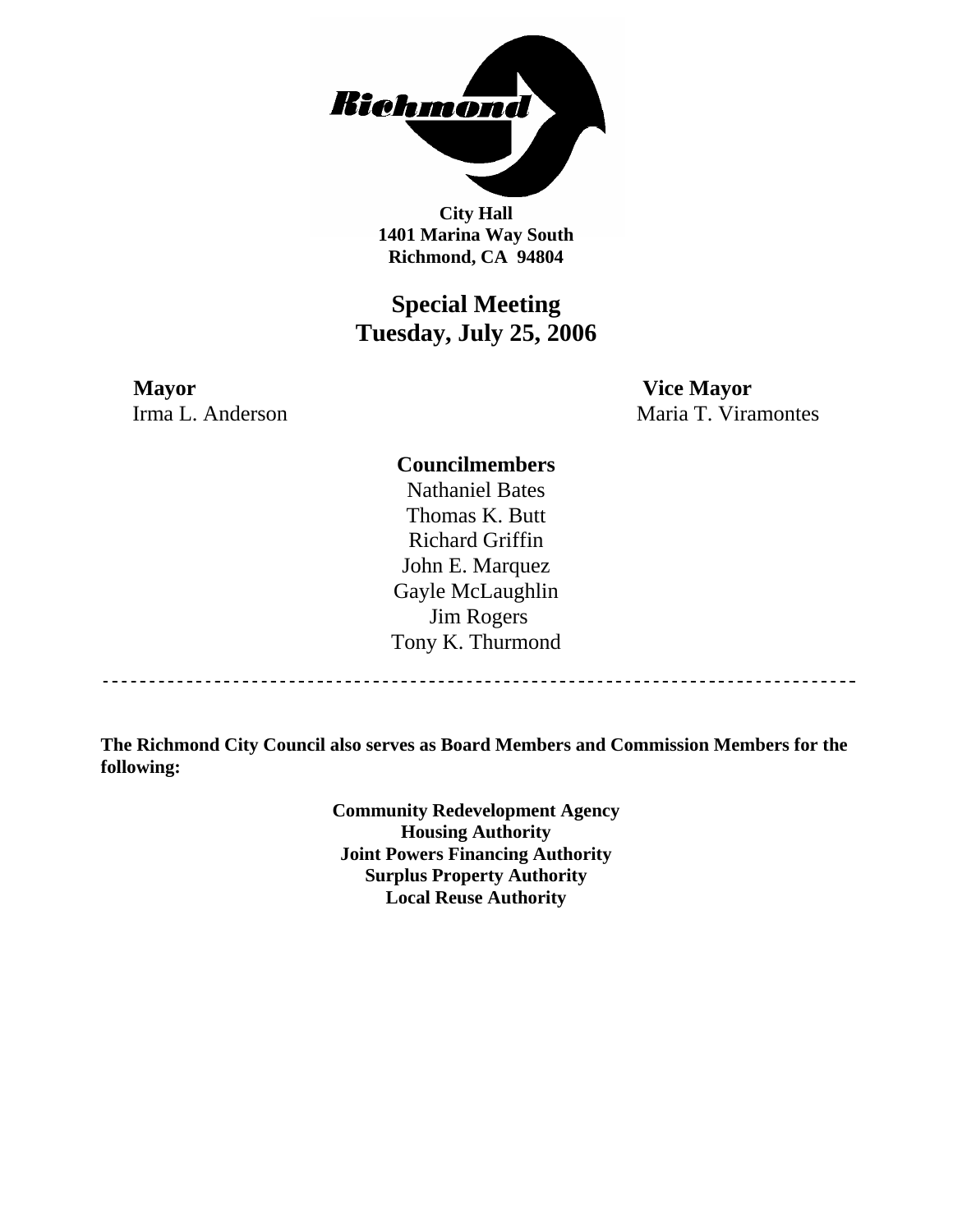# **MEETING PROCEDURES**

The City of Richmond encourages community participation at its City Council meetings and has established procedures that are intended to accommodate public input in a timely and time-sensitive way. As a courtesy to all members of the public who wish to participate in City Council meetings, please observe the following procedures:

**PUBLIC COMMENT ON AGENDA ITEMS:** Anyone who desires to address the City Council on items appearing on the agenda must complete and file a pink speaker's card with the City Clerk **prior** to the City Council's consideration of the item. Once the City Clerk has announced the item and discussion has commenced, no person shall be permitted to speak on the item other than those persons who have submitted their names to the City Clerk. Your name will be called when the item is announced for discussion. **Each speaker will be allowed TWO (2) MINUTES to address the City Council on NON-PUBLIC HEARING items listed on the agenda.** 

**OPEN FORUM FOR PUBLIC COMMENT:** Individuals who would like to address the City Council on matters not listed on the agenda or on **Presentations, Proclamations and Commendations, Report from the City Attorney, or Reports of Officers** may do so under Open Forum. All speakers must complete and file a pink speaker's card with the City Clerk **prior** to the commencement of Open Forum. **The amount of time allotted to individual speakers shall be determined based on the number of persons requesting to speak during this item. The time allocation for each speaker will be as follows: 15 or fewer speakers, a maximum of 2 minutes; 16 to 24 speakers, a maximum of 1 and one-half minutes; and 25 or more speakers, a maximum of 1 minute.** 

#### **SPEAKERS ARE REQUESTED TO OCCUPY THE RESERVED SEATS IN THE FRONT ROW BEHIND THE SPEAKER'S PODIUM AS THEIR NAME IS ANNOUNCED BY THE CITY CLERK.**

**CONSENT CALENDAR:** Consent Calendar items are considered routine and will be enacted, approved or adopted by one motion unless a request for removal for discussion or explanation is received from the audience or the City Council. A member of the audience requesting to remove an item from the Consent Calendar must complete and file a speaker's card with the City Clerk **prior to the City Council's consideration of Item C, Agenda Review.** An item removed from the Consent Calendar may be placed anywhere on the agenda following the City Council's agenda review.

*The City Council's adopted Rules of Procedure recognize that debate on policy is healthy; debate on personalities is not. The Chairperson has the right and obligation to cut off discussion that is too personal, too loud, or too crude.* 

**\*\*\*\*\*\*\*\*\*\*\*\*\*\*\*\*\*\*\*\*\*\*\*\*\*\*\*\*\*\*\*\*\*\*\*\*\*\*\*\*\*\*\*\*\*\*\*\*\*\*\*\*\*\*\*\*\*\***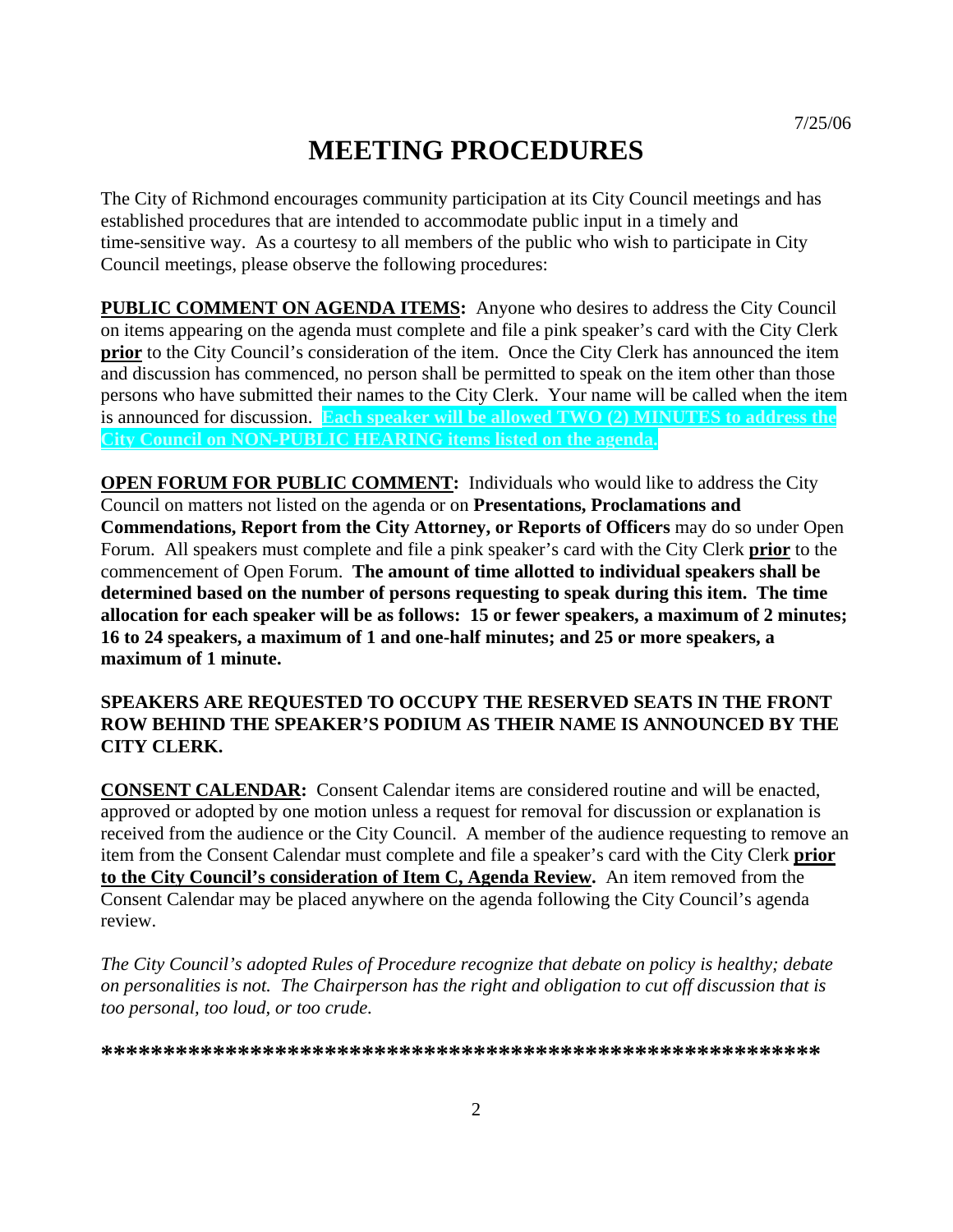## **MORNING SESSION 12:00 Noon (Note Specific Time)**

**A. ROLL CALL**

# **B. PUBLIC COMMENT**

# **C. ADJOURN TO CLOSED SESSION**

## **CLOSED SESSIONS**

**Shimada Room of City Hall** 

## **CITY COUNCIL**

**CC-1. LIABILITY CLAIMS** 

 **Claimant: (1) James Aulds** 

 **Agency Claimed Against: City of Richmond** 

**CC-2. CONFERENCE WITH LEGAL COUNSEL – ANTICIPATED LITIGATION Significant exposure to litigation pursuant to Subdivision (b) of Government Code Section 54956.9:** 

**Louise Renne (Renne, Sloan, Holtzman & Sakai, LLP)** 

**CC-3. CONFERENCE WITH LEGAL COUNSEL – EXISTING LITIGATION (Subdivision [a] of Government Code Section 54956.9)** 

 **Baykeeper vs. City of Richmond**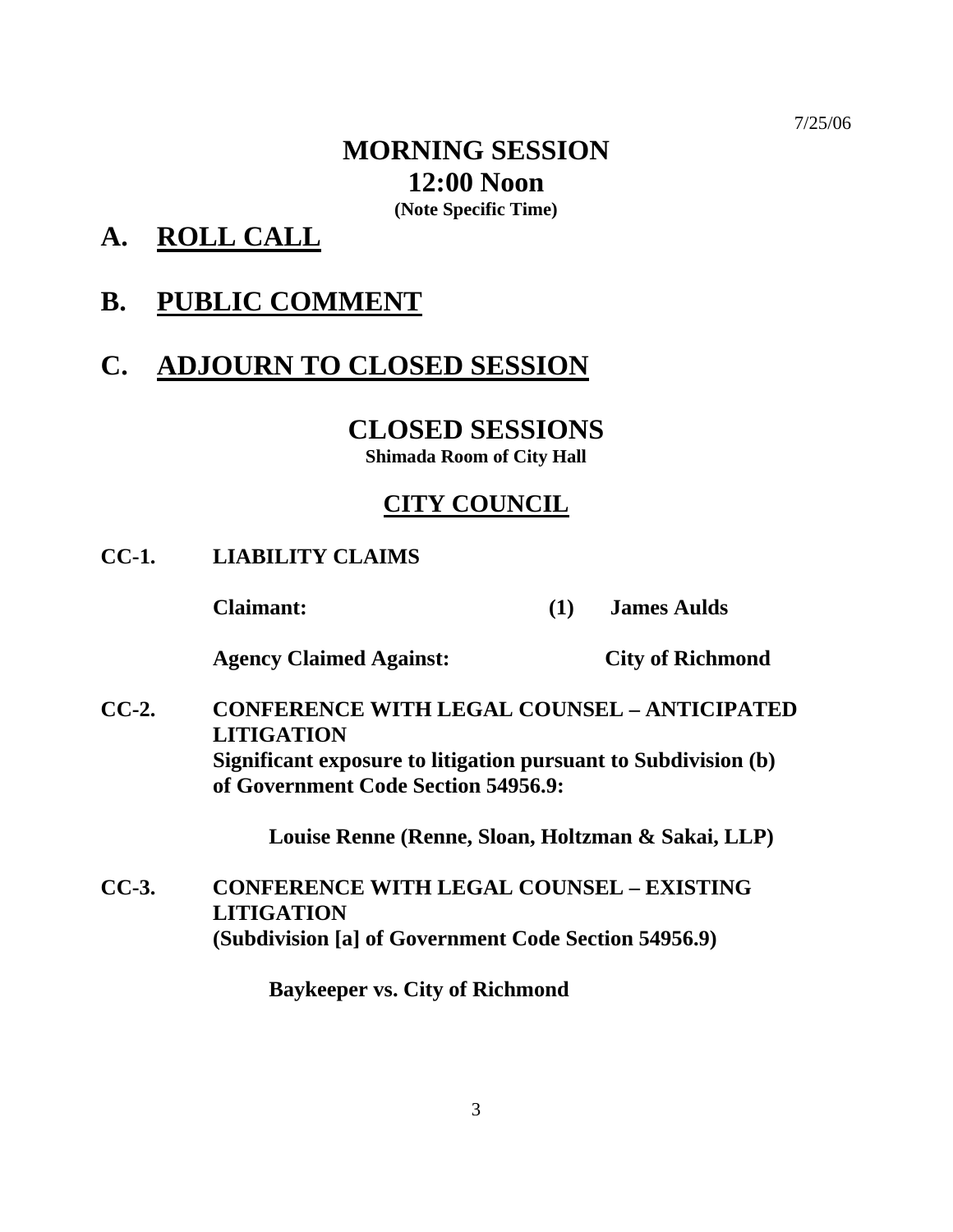### **CC-4. PUBLIC EMPLOYEE PERFORMANCE EVALUATION (Government Code Section 54957.6)**

 **Title: City Attorney** 

### **REDEVELOPMENT AGENCY**

**RRA-1. CONFERENCE WITH REAL PROPERTY NEGOTIATOR (Government Code Section 54956.8)** 

> **Property: Surplus Properties: APN 556-121-025-2; APN 556-122-001-2; APN 534-242-022-0; APN 534-102- 013-8; APN 534-102-014-6; and State #40454, # 40455, and #40459.**

**Negotiating Party: Steve Duran, Redevelopment Agency; Margarita Ramos, Ramos Realty; Ron Batiste, Eagle Environment Construction; Sheila Conn, Terra Nova Engineering, Inc.; Walter Ross, Richmond Improvement Association** 

 **Under Negotiation: Price and Terms** 

**\*\*\*\*\*\*\*\*\*\*\*\*\*\*\*\*\*\*\*\*\*\*\*\*\*\*\*\*\*\*\*\*\*\*\*\*\*\*\*\*\*\*\*\*\*\*\*\*\*\*\*\*\*\*\*\*\*\*\*\*\*\*\*\*\*\*\*\***

#### **\***

### **EVENING OPEN SESSIONS COUNCIL CHAMBER**

## **STUDY SESSION 5:00 p.m. – 6:00 p.m.**

#### **The purpose of the Study Session is as follows:**

1. Conceptual Review of Port Expansion Project – Finance (James Goins 620-6740/ Jim Matzorkis 215-4600).

**Recommendation: Authorize the development and execution of a work plan for the Port. Time: 30 minutes**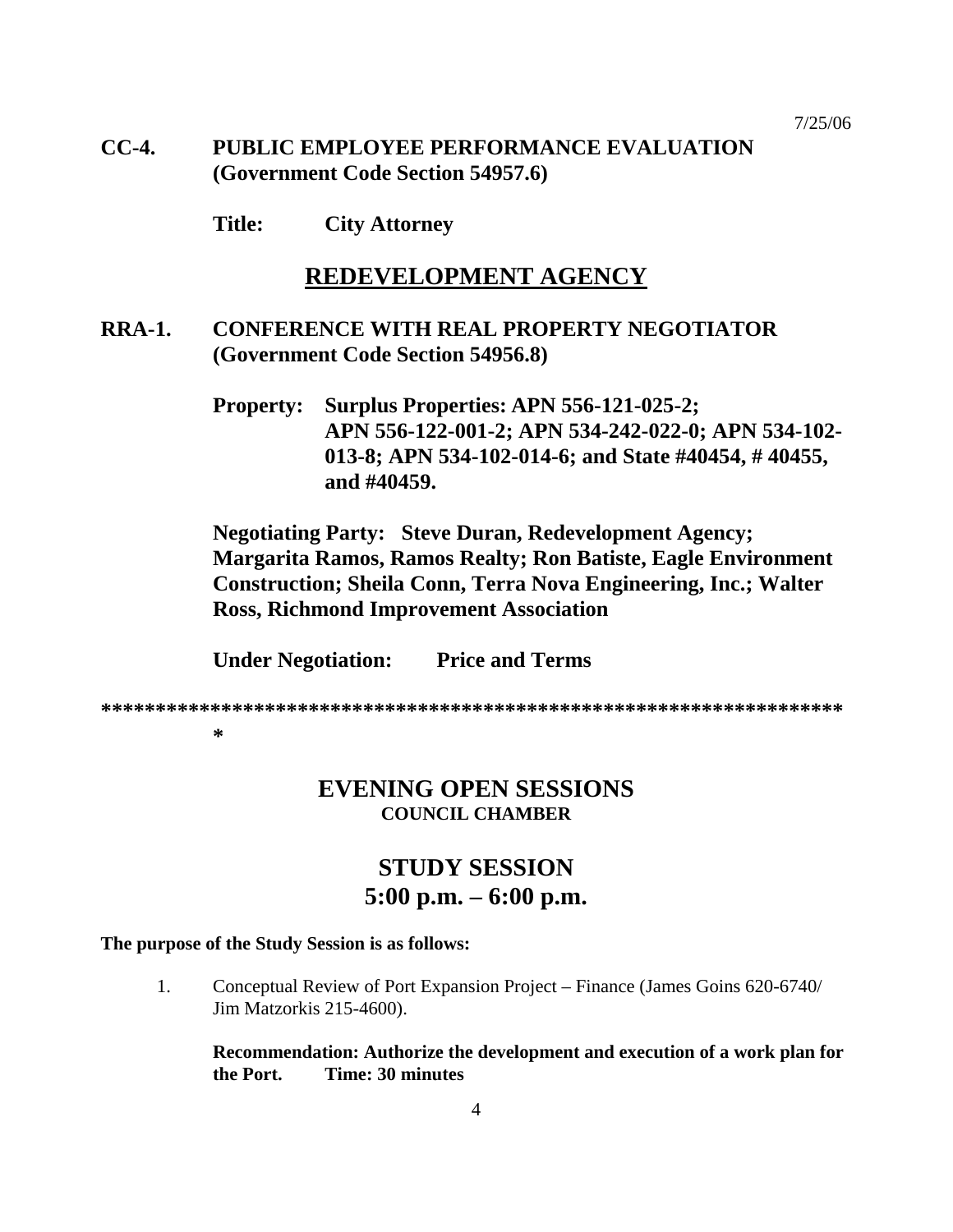2. Status Report on the Civic Center Project: Receive report and provide direction to staff – Community Redevelopment Agency (Steve Duran 307-8140)

**Time: 30 minutes** 

#### **\*\*\*\*\*\*\*\*\*\*\*\*\*\*\*\*\*\*\*\*\*\*\*\*\*\*\*\*\*\*\*\*\*\*\*\*\*\*\*\*\*\*\*\*\*\*\*\*\*\*\*\*\*\*\*\*\*\*\*\*\*\*\*\*\*\*\*\*\*\*\*\*\*\*\*\*\*\*\*\***

## **CITY COUNCIL**

## **COUNCIL CHAMBER 6:00 p.m. – 6:30 p.m.**

#### **A. PRESENTATIONS, PROCLAMATIONS, AND COMMENDATIONS**

**A-1.** Presentation of the Manager and Employee of the Year Awards – City Manager's Office (Bill Lindsay 620-6512).

**Recess to Shimada Room for refreshments with the recipients of the Manager and Employee of the Year Awards** 

\*\*\*\*\*\*\*\*\*\*\*\*\*\*\*\*\*\*\*\*\*\*\*\*\*\*\*\*\*\*\*\*\*\*\*\*\*\*\*\*\*\*\*\*\*\*\*\*\*\*\*\*\*\*\*\*\*\*\*\*\*\*\*\*\*\*\*\*\*\*\*\*\*\*\*\*\*\*\*\*

## **RICHMOND HOUSING AUTHORITY 6:30 p.m.**

### **PLEDGE TO THE FLAG**

- **A. ROLL CALL**
- **B. STATEMENT OF CONFLICT OF INTEREST**
- **C. CONSENT CALENDAR**
	- **C-1. ADOPT A RESOLUTION** authorizing the Executive Director of the Housing Authority to submit the 2006 Public Housing Assessment System (PHAS) Certification to the U.S. Department of Housing and Urban Development – Housing Authority (Tim Jones 620-1310).
	- **C-2. ADOPT A RESOLUTION** authorizing the Executive Director of the Housing Authority to submit the 2006 Section Eight Management Assessment Program (SEMAP) Certification to the U.S. Department of Housing and Urban Development– Housing Authority (Tim Jones 620-1310).

### **D. OPEN FORUM FOR PUBLIC COMMENT**

**E. ADJOURNMENT**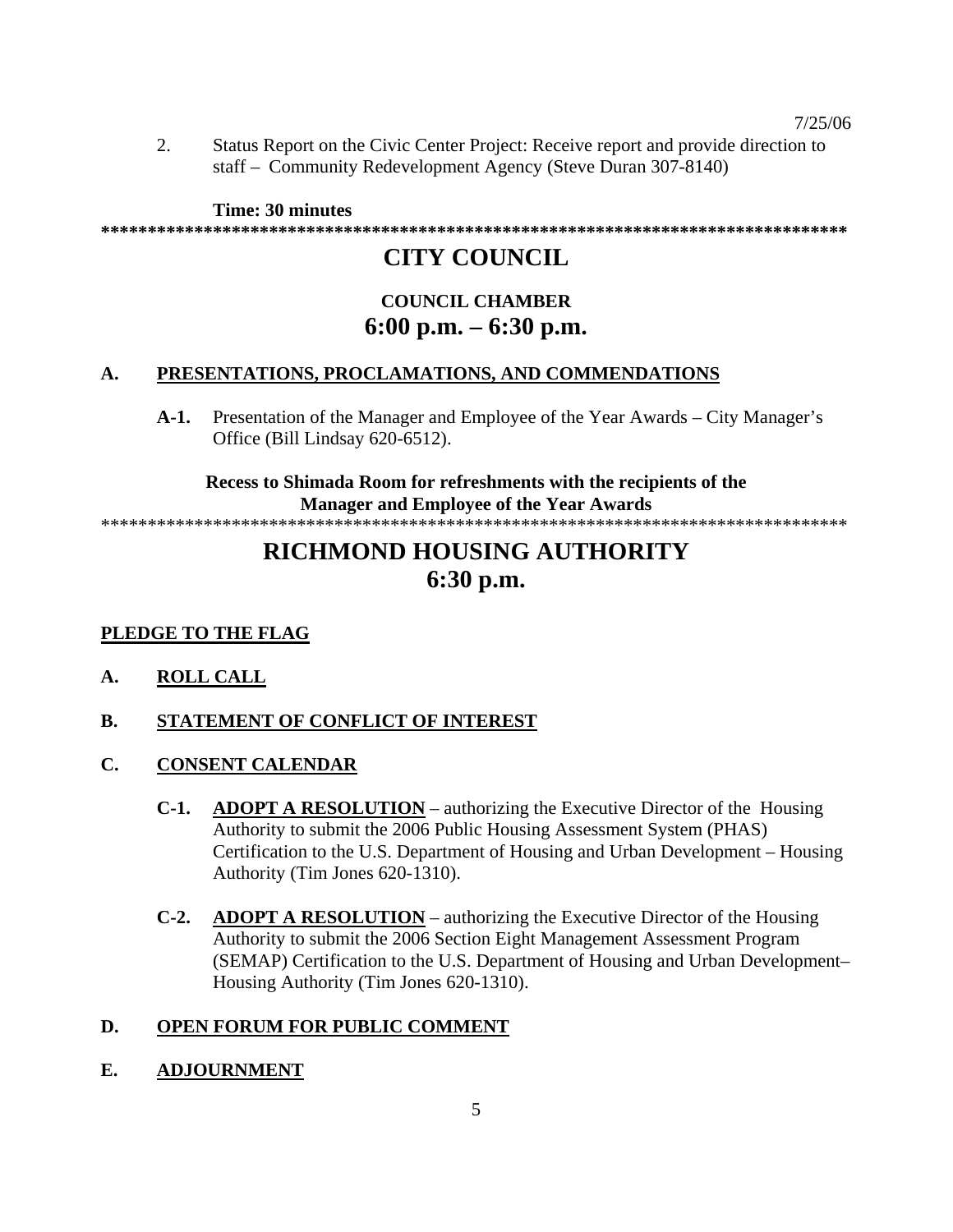# **RICHMOND COMMUNITY REDEVELOPMENT AGENCY 6:35 p.m.**

### **A. ROLL CALL**

### **B. STATEMENT OF CONFLICT OF INTEREST**

#### **C. CONSENT CALENDAR**

- **C-1. APPROVE** a contract amendment with PES Environmental, Inc., for the remediation of "Area T," at Marina Bay in an amount not to exceed \$572,930 – Community Redevelopment Agency (Steve Duran 307-8140).
- **C-2. APPROVE** a contract with Goldfarb and Lipman in an amount not to exceed \$200,000 for outside legal services specializing in real estate and redevelopment law and contracts to support ongoing project activities for the Agency through June 30, 2007 – Community Redevelopment Agency (Steve Duran 307-8140).
- **C-3. APPROVE** minutes of the special meeting held on June 27, 2006.

### **D. OPEN FORUM FOR PUBIC COMMENT**

### **F. ADJOURNMENT**

**\*\*\*\*\*\*\*\*\*\*\*\*\*\*\*\*\*\*\*\*\*\*\*\*\*\*\*\*\*\*\*\*\*\*\*\*\*\*\*\*\*\*\*\*\*\*\*\*\*\*\*\*\*\*\*\*\*\*\*\*\*\*\*\*\*\*\*\*\*\*\*\*\*\*\*\*\*\*\*\*** 

# **JOINT MEETING RICHMOND COMMUNITY REDEVELOPMENT AGENCY/ CITY COUNCIL 6:40 p.m.**

### **A. ROLL CALL**

### **B. STATEMENT OF CONFLICT OF INTEREST**

**C. CONSENT CALENDAR**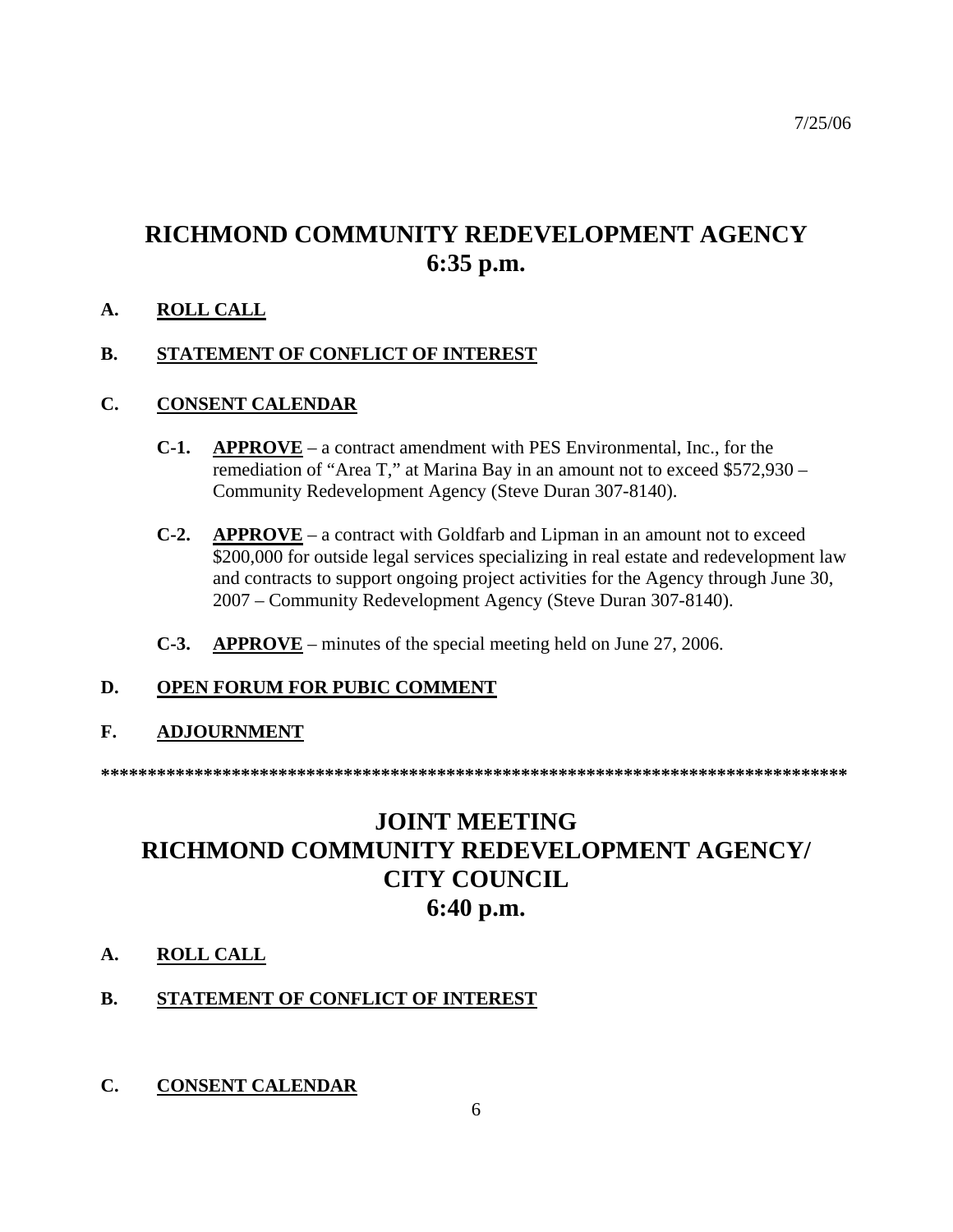- **C-1. ADOPT** the following resolutions for construction of the East Macdonald Streetscape Improvement:
	- (a) **Resolution of the Members of the Richmond Community Redevelopment Agency** amending a contract with Bay Cities Paving and Grading ("Bay Cities") for an additional \$297,300 for construction of the East Macdonald Streetscape Improvement for a total contract amount not to exceed \$3,042,280 - Community Redevelopment Agency (Steve Duran 307-8140).
	- (b) **Resolution of the City Council of the City of Richmond** amending the contract with BKF for an additional \$161,700 for related construction administrative service for a total contract amount not to exceed \$801,715 – Community Redevelopment Agency (Steve Duran 307-8140).

### **D. OPEN FORUM FOR PUBLIC COMMENT**

### **E. ADJOURNMENT**

**\*\*\*\*\*\*\*\*\*\*\*\*\*\*\*\*\*\*\*\*\*\*\*\*\*\*\*\*\*\*\*\*\*\*\*\*\*\*\*\*\*\*\*\*\*\*\*\*\*\*\*\*\*\*\*\*\*\*\*\*\*\*\*\*\*\*\*\*\*\*\*\*\*\*\*\*\*\*\*\*** 

# **CITY COUNCIL 7:00 p.m.**

- **A. ROLL CALL**
- **B. STATEMENT OF CONFLICT OF INTEREST**
- **C. AGENDA REVIEW**

### **D. REPORT FROM THE CITY ATTORNEY OF FINAL DECISIONS MADE AND NON-CONFIDENTIAL DISCUSSIONS HELD DURING EXECUTIVE SESSION**

**E. OPEN FORUM FOR PUBLIC COMMENT**

### **F. PRESENTATIONS, PROCLAMATIONS, AND COMMENDATIONS**

**F-1.** Proclamation declaring Tuesday, August 1, 2006, as "National Night Out" – Mayor Anderson (620-6503

### **G. CONSENT CALENDAR**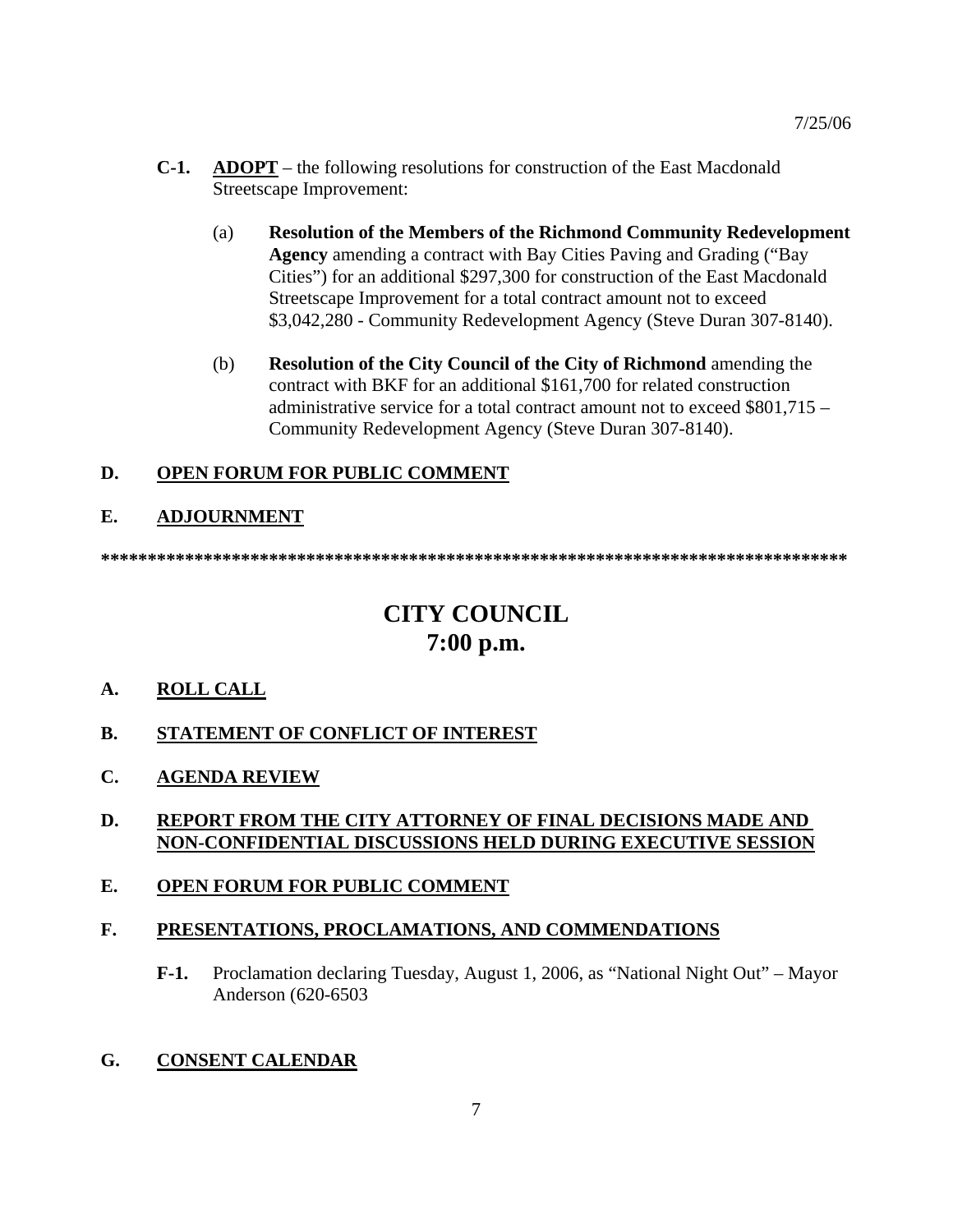- **G-1. APPROVE** the purchase of specialized arts and crafts and projects for 11 community centers in the amount of \$10,316.52 – Library and Community Services (Monique Le Conge 620-6793).
- **G-2. AUTHORIZE** issuance of Wastewater Revenue and Refunding Bonds and approve related document as to form – Finance Department (James Goins 620-6740).
- **G-3. APPROVE** a contract amendment with Pamela Cagler to provide financial support services in the Finance Department at a cost not to exceed \$15,000 – Finance Department (James Goins 620-6740).
- **G-4. APPROVE** the purchase of specialized sports and fitness equipment for nine community centers and three exercise fitness components in the amount of \$29,463 – Library and Community Services (Monique Le Conge 620-6793).

#### **G-5. THIS ITEM HAS BEEN WITHDRAWN**

- **G-6.** APPROVE the purchase of furniture (chairs  $\&$  tables) for nine community centers in the amount of \$53,786.32 – Library and Community Services (Monique Le Conge 620-6793).
- **G-7. APPROVE** a Cooperative Agreement with the Contra Costa Transportation Authority (CCTA), to prepare a project study report for the upgrade of the Richmond Parkway consistent with Caltrans' standards – Engineering (Rich Davidson 307- 8105).
- **G-8. APPROVE** a Cooperative Agreement with the Contra Costa Transportation Authority and the cities of Richmond and El Cerrito designates CCTA them as implementing agency for the first two phases of the I-80/Central Avenue Interchange Project – Engineering (Rich Davidson 307-8105).
- **G-9. APROVE** a contract in an amount not to exceed \$20,000 with Contra Costa County EHSD to provide technology support for connecting the RichmondWORKS One Stop Centers to a single Wide Area Network for all of the One Stop Career Centers located within the County – Employment and Training (Sal Vaca 307-8006).
- **G-10. ADOPT A RESOLUTION** authorizing the City of Richmond to levy liens and assessments against properties determined to have accumulation and storage of abandoned, wrecked, dismantled, and inoperable vehicles, constituting a public nuisance – Police Department (Chief Chris Magnus 620-6655).
- **G-11. ADOPT A RESOLUTION** authorizing the City Manager to enter into a Cooperative Agreement with East Bay Regional Park District (EBRPD) for the construction of the Atlas Road Bridge over the railroad track in the Point Pinole area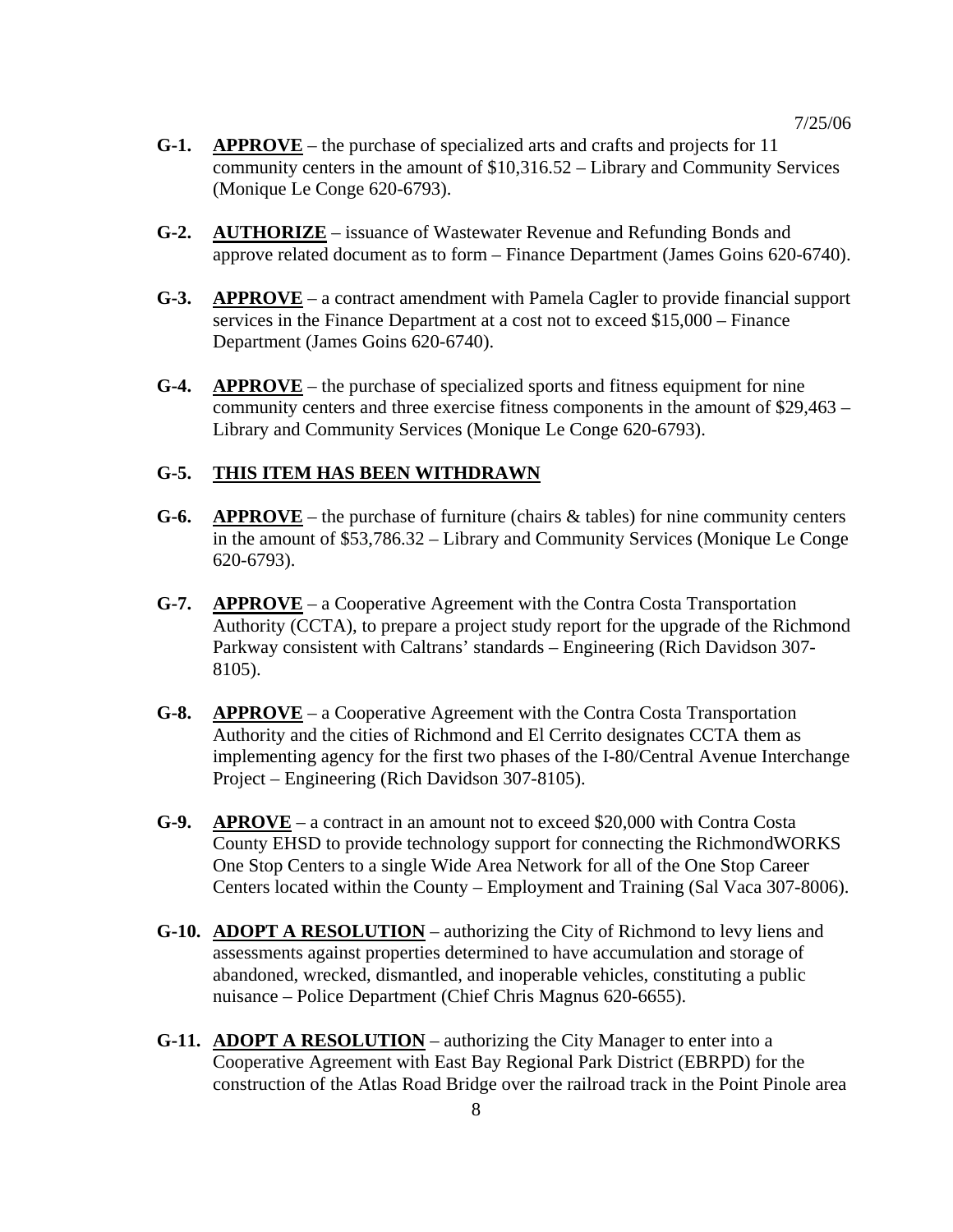– Engineering (Rich Davidson 307-8105).

- **G-12. ADOPT A RESOLUTION** accepting a grant award from the United States Tennis Association in the amount of \$2,500, and Northern California Grant Makers – Summer Youth Project in the amount of \$500; and approve Budget Supplements authorizing expenditure of these funds – Library and Community Services (Monique Le Conge 620-6793).
- **G-13. ADOPT A RESOLUTION** accepting a grant award from the Northern California Grant Makers – Summer Youth Project in the amount of \$4,700, and approve a Budget Supplement authorizing expenditure of these funds – Library and Community Services (Monique Le Conge 620-6793).
- **G-14. ADOPT A RESOLUTION** authorizing application by the Mayor of the City of Richmond for a *Preserve America* Community Designation – Councilmember Butt (620-6581).
- **G-15. ADOPT A RESOLUTION** approving the Master Fee Schedule in accordance with Chapters 2.34.040 and 13.25.020 of the Richmond Municipal Code – Finance (James Goins 620-6740).
- **G-16. ADOPT AN ORDINANCE** establishing wages, salary, and compensation for classifications represented in the **Exempt and Confidential Management Group** – Human Resources. (Leslie Knight 620-6600).
- **G-17. ADOPT AN ORDINANCE** establishing wages, salary, and compensation for classifications represented by **IFPTE Local 21.** FY 2006-07 impact is \$425,747 – Human Resources (Leslie Knight 620-6600).
- **G-18. ADOPT AN ORDINANCE** establishing wages, salary, and compensation for **Richmond Fire Management Association (RFMA).** FY 2006-07 impact is \$ 63,252 – Human Resources (Leslie Knight 620-6600).
- **G-19. ADOPT AN ORDINANCE** establishing wages, salary, and compensation for **Richmond Police Management Association (RPMA).** FY 2006-07 impact is \$ 132,458 – Human Resources (Leslie Knight 620-6600).
- **G-20. ADOPT AN ORDINANCE** establishing wages, salary, and compensation for **Richmond Police Officers Association (RPOA).** FY 2006-07 impact is \$1,157,517 – Human Resources (Leslie Knight 620-6600).
- **G-21. ADOPT AN ORDINANCE** establishing wages, salary, and compensation for classifications represented by **SEIU Local 790.** FY 2006-07 impact is \$1,170,351 – Human Resources (Leslie Knight 620-6600).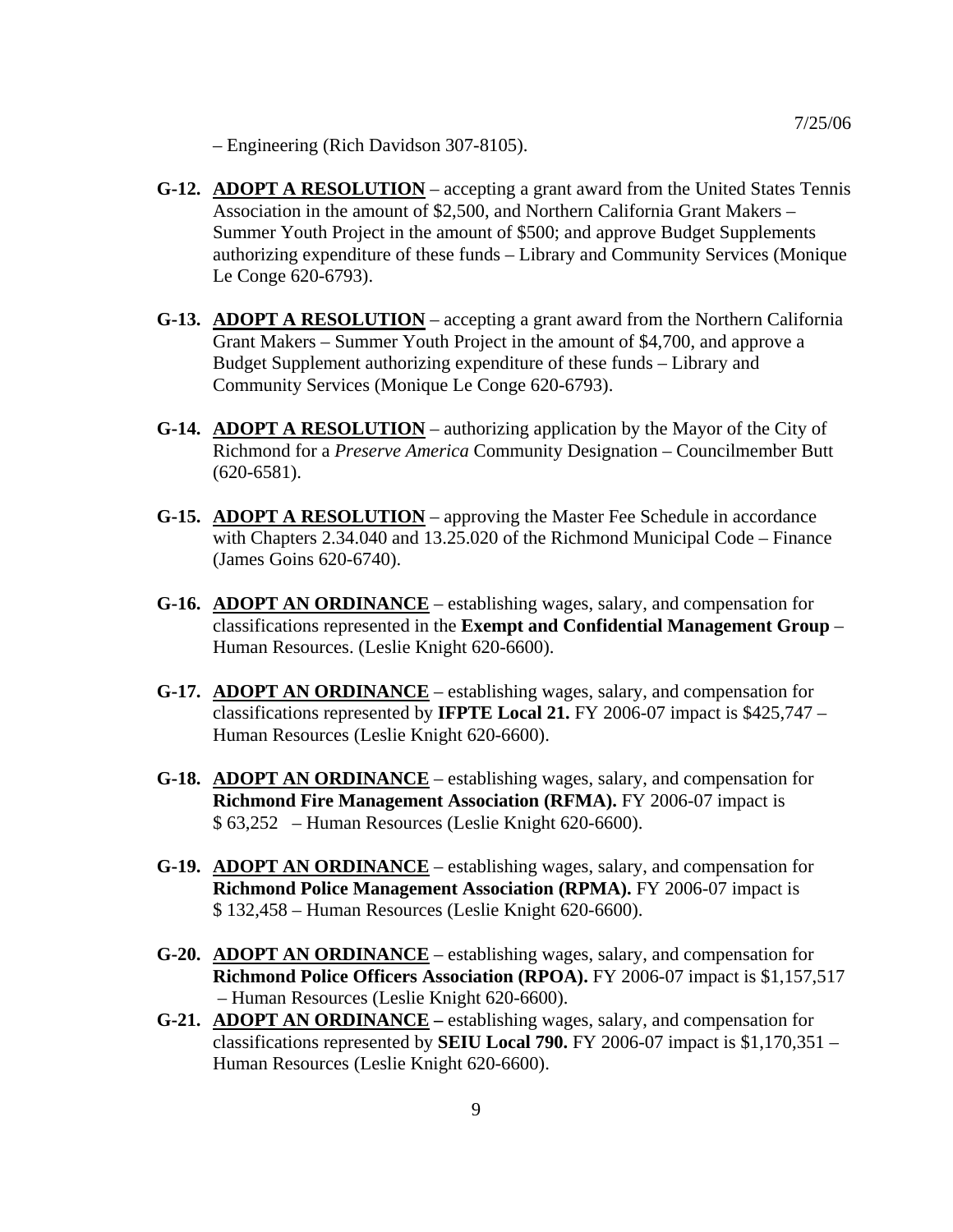- **G-22. ADOPT AN ORDINANCE** establishing wages, salary, and compensation for classifications represented **by IAFF Local 188.** FY 2006-07 impact is \$1,328,111 – Human Resources (Leslie Knight (620-6600).
- **G-23. ADOPT AN ORDINANCE** establishing wages, salary, and compensation for the new classification of **City Clerk Technician (Salary Range: \$3,110 - \$3,779/month)** – Human Resources (Leslie Knight 620-6600).
- **G-24. ADOPT AN ORDINANCE** establishing wages, salary, and compensation for the new classification of **Investment Analyst (Salary Range: \$5,316 - \$6,788/month)** – Human Resources (Leslie Knight 620-6600).
- **G-25. ADOPT AN ORDINANCE** establishing wages, salary, and compensation for the new classification of **Staff Assistant to the City Council (Salary Range: \$4,986 - \$6,035/month)** – Human Resources (Leslie Knight 620-6600).
- **G-26. ADOPT AN ORDINANCE** establishing wages, salary, and compensation for the new classification of **Executive Assistant to the City Manager (Salary Range: \$4,288 - \$ 5,216/month)** – Human Resources (Leslie Knight 620-6600).
- **G-27. ADOPT AN ORDINANCE** establishing wages, salary, and compensation for the new classification of **Senior Assistant to the Mayor (Salary Range: \$5,613 - \$6,788/month)** – Human Resources (Leslie Knight 620-6600).
- **G-28. ADOPT AN ORDINANCE** establishing wages, salary, and compensation for the new classification of **Community Affairs Coordinator (Salary Range: \$4,936 - \$6,026/month)** – Human Resources (Leslie Knight 620-6600).
- **G-29. ADOPT AN ORDINANCE** to amend Richmond Municipal Code Chapter 12.16, "Sewer and Water Connections – General" – Engineering (Rich Davidson 307- 8105).
- **G-30. ADOPT AN ORDINANCE** to amend Richmond Municipal Code Chapter 12.17, "Private Sanitary Sewer Lateral Connections" – Engineering (Rich Davidson 307- 8105).
- **G-31. ADOPT AN ORDINANCE** to update the Local Employment Ordinance Richmond Municipal Code Chapter 2.56 – Employment and Training (Sal Vaca 307- 8006).
- **G-32. ADOPT AN ORDINANCE** to update the Business Opportunity Ordinance Richmond Municipal Code Chapter 2.50 – Employment and Training (Sal Vaca 307- 8006).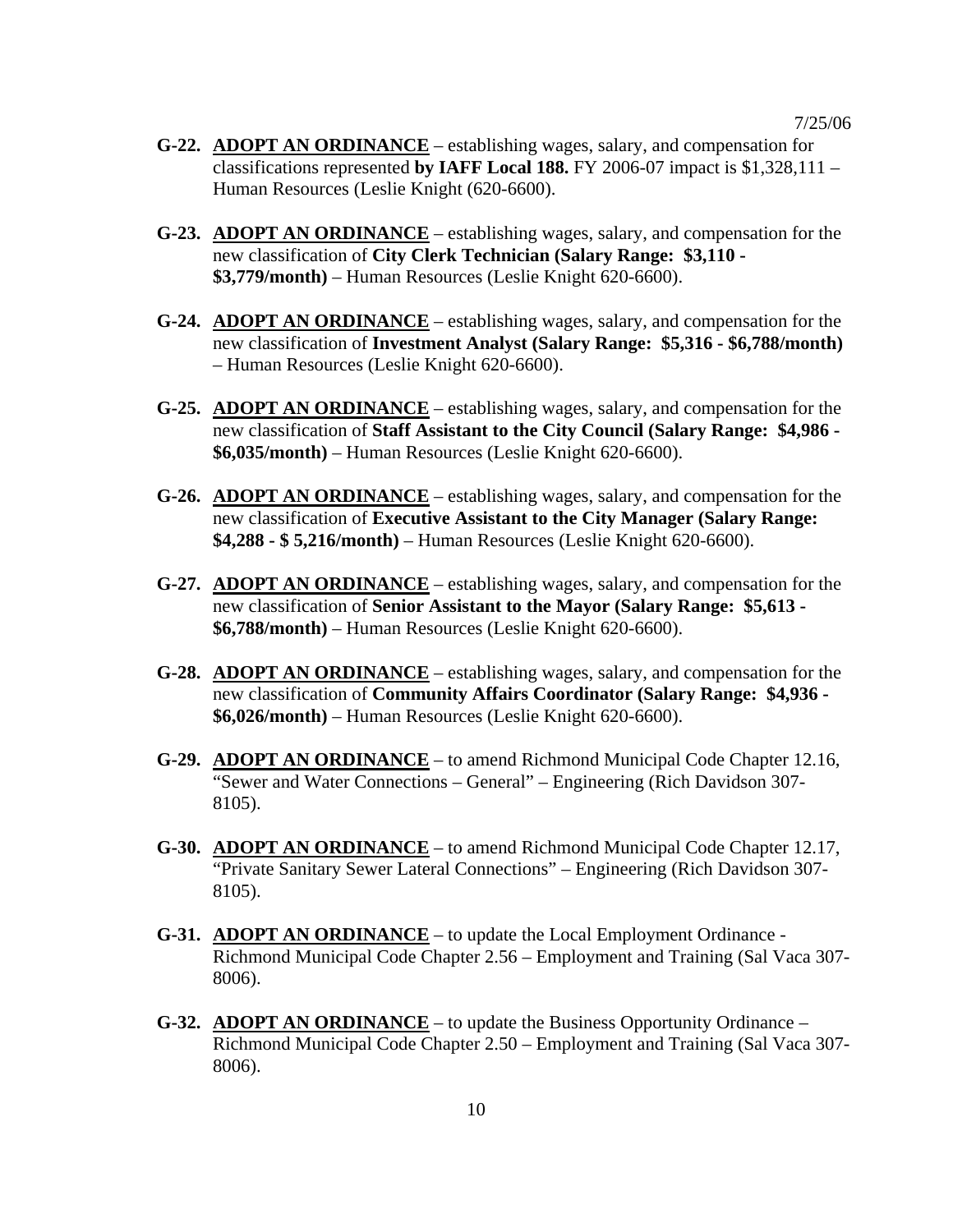- **G-33. ADOPT AN ORDINANCE** amending Chapter 2.52 of the Municipal Code setting forth City Council authority to enter into and competitively negotiate contracts in connection with the Civic Center Master Development Project in furtherance of development of City–owned properties - City Attorney's Office (John Eastman 620- 6509).
- **G-34. ADOPT AN ORDINANCE** setting the tax rate for the Tax Override Pension Fund for fiscal year 2006-07 at 0.14 pursuant to section 13.16.010 of the Richmond Municipal Code – Finance (James Goins 620-6740).
- **G-35. APPROVE** receipt of the City of Richmond Memorandum on Internal Control Structure for the fiscal year ended June 30, 2006 – Finance Department (James Goins 620-6740).
- **G-36. APPROVE APPOINTMENTS AND REAPPOINTMENTS TO BOARDS AND COMMISSIONS** – **Youth Commission**: Robert Peters-Slaughter, term expiring July 25, 2007- Mayor Anderson (620-6503).
- **G-37. APPROVE** minutes of the Evening Open Session held on the June 27, 2006, and the Morning Open Session held on July 18, 2006 – City Clerk's Office (Diane Holmes 620-6513).

#### **H. PUBLIC HEARINGS**

**H-1.** Adopt a resolution accepting the report of the City Engineer (Director of Public Works) for the collection of Storm and Sewer fees for Fiscal year 2006-07 – Engineering (Rich Davidson 307-8105).

### **I. RESOLUTIONS**

### **J. ORDINANCES**

### **K. COUNCIL AS A WHOLE**

- **K-1.** Support the recommendation to send the SAFE STREETS NOW! More Police & Anti-Violence Act to the November General Election ballot for consideration by the voters – Mayor Anderson (620-6503).
- **K-2.** Resolution approving submittal of the Business License Tax to the voters at the November 7, 2006, General Election – City Manager's Office (Bill Lindsay 620- 6512).
- **K-3.** Discuss and direct action on the progress of the extension of the Bay Trail to the western side of Brickyard Landing as required by the Final Development Plan and